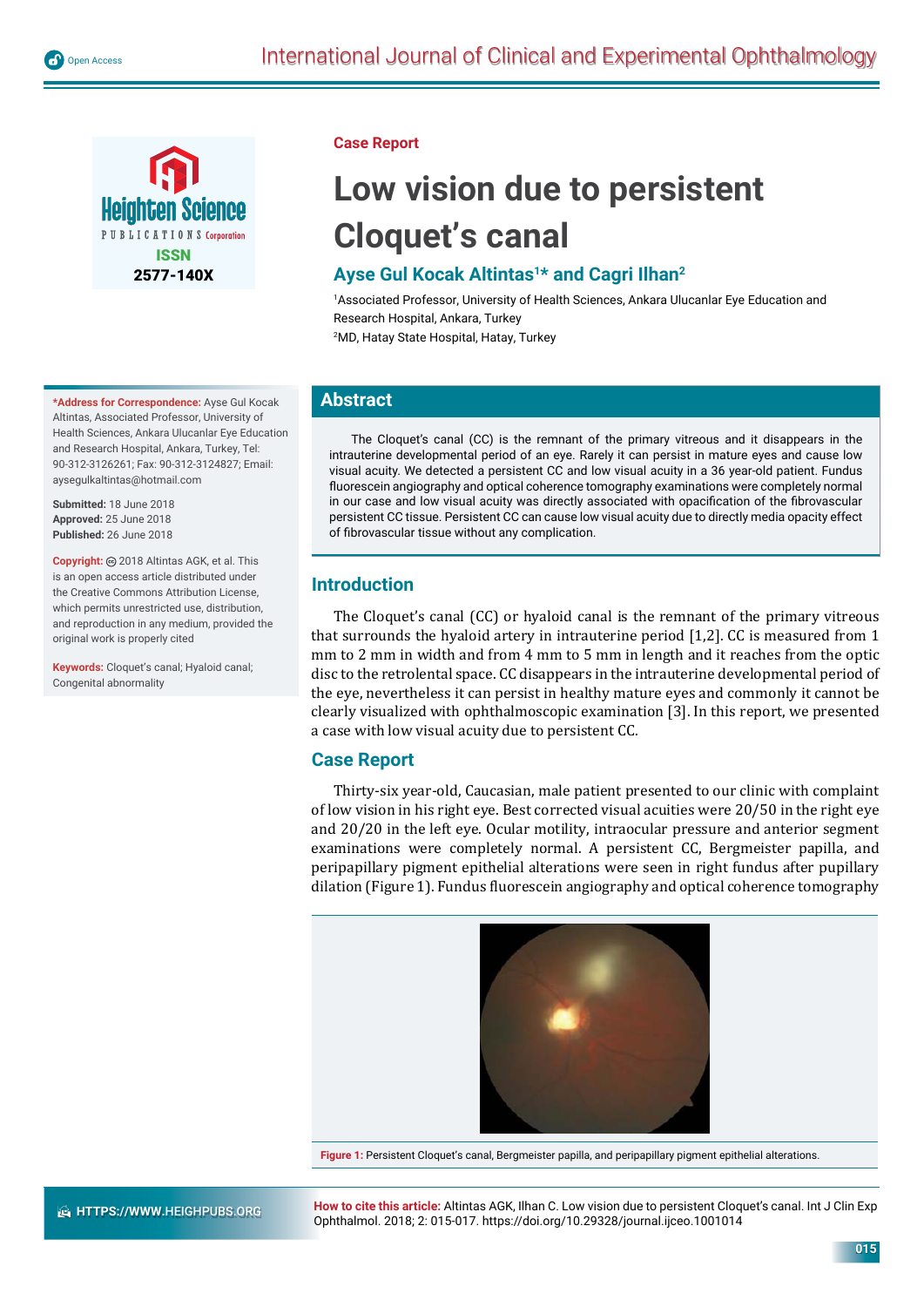imaging was performed to show leakage from remnant of hyaloid artery and macular configuration. There was no fluorescein leakage during arteriovenous phase and venous phase but late staining of the disc and CC tissue was observed during the recirculation phase as hyperfluorescence tissue elevating into the mid-vitreus. Other arterial, venous vascular tissues and macular configuration was normal (Figures 2.3). Posterior segment of the left eye was normal. There was no any important feature in the medical, personal, social and family history of the patient. Except refractive correction, we did not plan any medical or surgical manipulation for persistent CC and regular ophthalmological examination was advised to our patient. We did not see any ocular complication related persistent CC for 2-year follow-up period.



Figure 2: Fundus fluorescein angiography of persistent Cloquet's canal.



**Figure 3:** Optical coherence tomography of persistent Cloquet's canal.

#### **Discussion**

Persistent CC can be incidentally detected in eyes underwent ophthalmoscopy. It cannot effect visual acuity in many eyes [4,5]. Associated optic disc anomalies, intravitreal opacity and cataract are responsible from low visual acuity in others. Persistent CC in our case, causes vitreous opacity and decreased visual acuity. We performed fundus fluorescein angiography to see any leakage from persistent CC because there is a case report in literature that show persistent CC can bleed in any time of life [6]. It theoretically damages macular configuration with results of intravitreally hemorrhage and fibrovascular contraction distorted posterior pole and this damage can be revealed via optical coherence tomography. Macular configuration was completely normal in optical coherence tomography. Fundus fluorescein angiography showed late staining of the disc and CC tissue, this finding may be an indirect evidence of persistence of vessel remnant. As we did not evaluate patient during the childhood we did not exactly know if it bleed into the vitreous or not. Therefore low visual acuity may directly associated with opacification of the fibrovascular persistent CC tissue or deprivation amblyopia due to previous possible vitreous hemorrhage even we did not observed any ocular complication related persistent CC for 2-year follow-up period.

In conclusion, persistent CC that is a rare congenital anomaly, can cause low visual acuity due to even directly media opacity effect of fibrovascular tissue without any complication, it may have potential of bleeding if it has persistent vascular tissue.